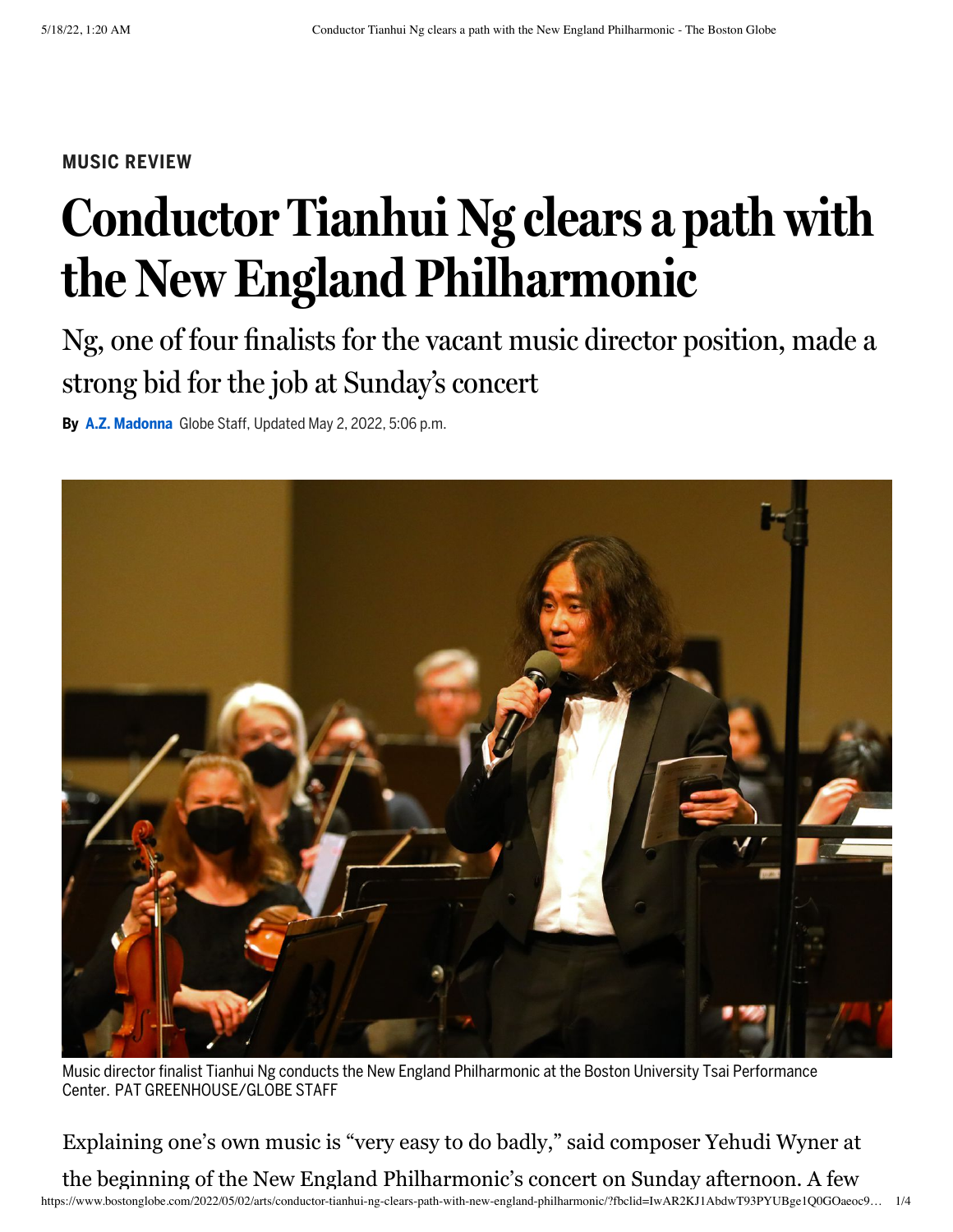moments later, the orchestra premiered Wyner's new piece, the short but mighty

"Richard Pittman . . . Come Back!", a commission in honor of the orchestra's music director emeritus. Wyner elected to say little else.

Writing music and talking about it are indeed two entirely separate skill sets, and at the concert, neither the Pulitzer Prize-winning veteran Wyner nor the 2020 New England Philharmonic Call for Scores winner Sofia Rocha seemed eager to expound on their pieces when invited to take the mic. No matter: That's not their job as composers. But it's no secret that for many classical listeners who are more accustomed to hearing orchestras play Mozart and Beethoven, 20th- and 21st-century orchestral music (the New England Philharmonic's specialty) can feel inaccessible or intimidating at best, so it's a good idea to have someone on hand who can be the listeners' guide. On Sunday afternoon at the Tsai Performance Center at Boston University, Singapore-born conductor Tianhui Ng, who currently directs several ventures including Boston Opera Collaborative and the Pioneer Valley Symphony, showed he could easily be that someone for the New England Philharmonic.

Take Rocha's piece, "Replier," pronounced "re-plee-AY," after the French, "to refold." In its opening measures, the orchestra essentially undergoes a full body shiver. The concertmaster rapidly cycles between two notes; the next violinist joins in but expands the interval between them; the next one expands it again, and so on until the whole section has been pulled in. In "Replier," Rocha uses shifts in dynamics and orchestral color to create several sonic illusions of closeness. More than once, the piece evoked the feeling of being confronted with something unknowably vast, such as a glacier or the infinite blackness of space. I would hear it again with delight given the opportunity, especially in a space such as Jordan Hall or Symphony Hall that could truly amplify those illusions to their full potential. (Boston Symphony Orchestra and Boston Modern Orchestra Project — remember Rocha's name.)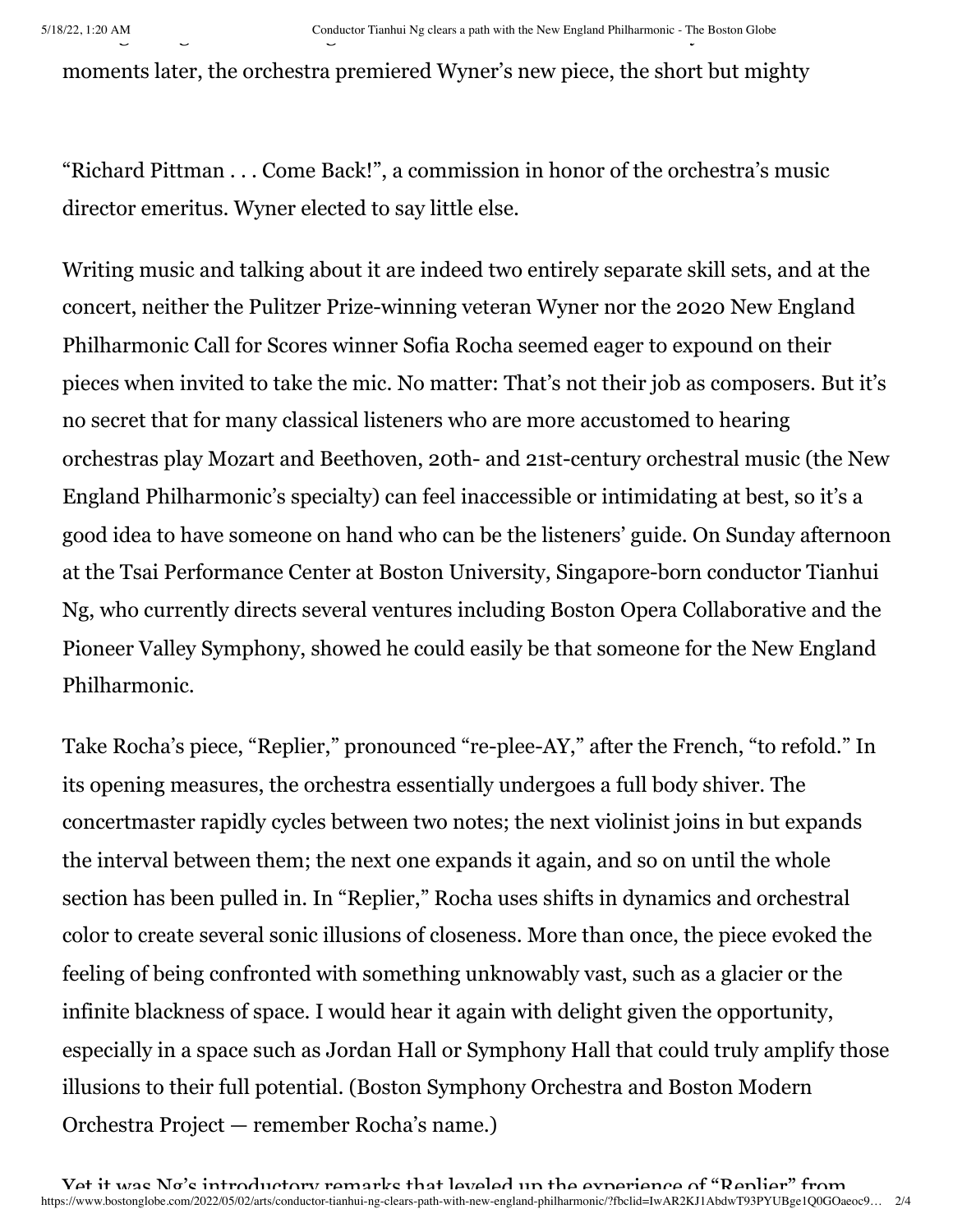great to unforgettable. Like director emeritus Pittman and the two music director candidates who took their turns in the past few months, Ng led the orchestra in several

snippets of each piece (save Wyner's) while introducing the music. And of the music director candidates so far, his choices of what was most important to preview in each piece struck me as especially helpful. Before Chen Yi's single-movement violin concerto "Spring in Dresden," Ng briefly oriented the audience to the Beijing opera vocal tradition that the composer drew on in writing for the strings, and the swooping vocalizations were palpable in concertmaster Danielle Maddon's delicately steely rendition of the solo. As an audience member, I can say I would have learned to listen to music that struck me as "difficult" much sooner had I known someone like Ng clearing a path through the thicket.

Finally, the suite from Silvestre Revueltas's score to the film "The Night of the Maya" called for showmanship, and Ng and the orchestra delivered with enthusiasm. Before the music began in earnest, the 14-member percussion section demonstrated some of the atypical instruments that joined the orchestra. These included a hollow log drum and a conch shell; the latter was blown by NEP composer-in-residence Eric Nathan, who has a background in trumpet. Even from my seat in the orchestra section, I was easily able to pick out the distinct sounds during the hypnotic revelry of the fourth movement.

The New England Philharmonic planned this season with no intermissions as both a COVID-19 precaution and an attempt to cut down on concert runtime; during the Pittman era, concerts frequently breached the three-hour mark. However, if Ng is selected as music director and intends to include pre-piece explainers (as he should), the orchestra should either put those intermissions back or shorten the programs. Two hours is a long time to sit in one place, whether your chair is on the stage or in the house.

## **NEW ENGLAND PHILHARMONIC**

Tsai Performance Center, May 1. [www.nephilharmonic.org](http://www.nephilharmonic.org/)